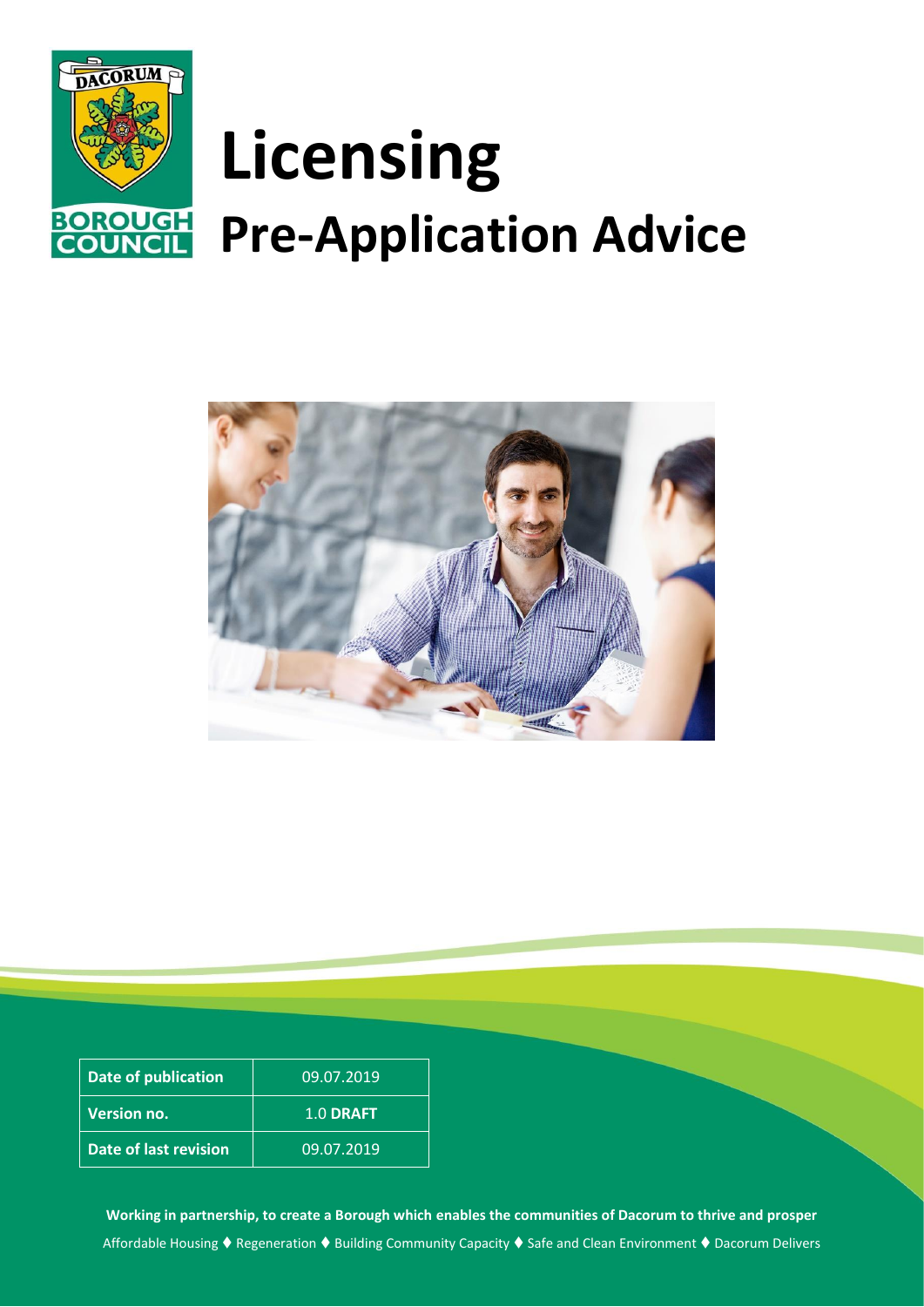## **Contents**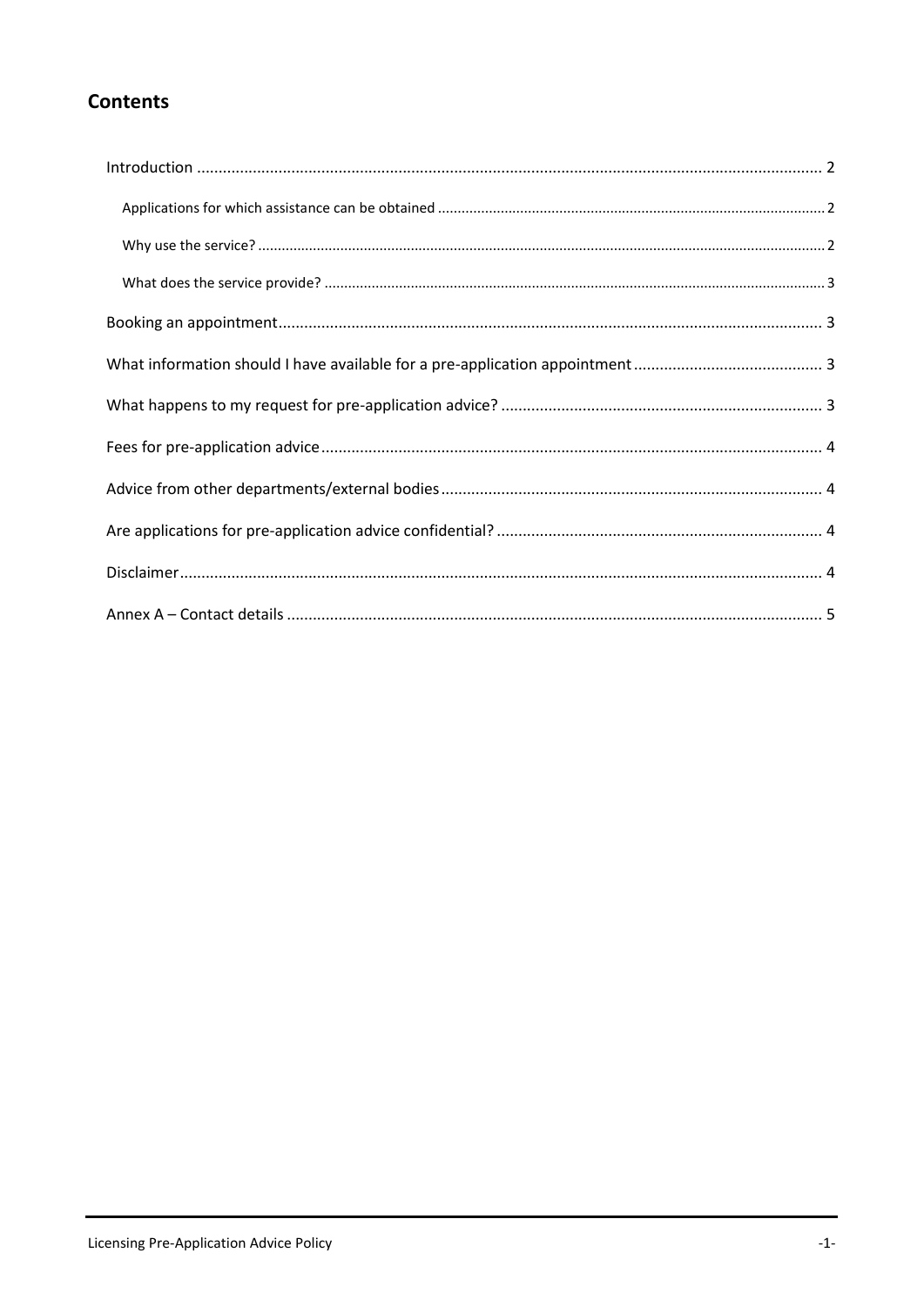## <span id="page-2-0"></span>**Introduction**

The Licensing team deals with many different areas of regulation. For simplicity, this document will use the term 'licence' generically, where some forms of licensing result in consents, registrations, permits or notifications.

It is important to understand that we cannot predetermine the outcome of any application submitted but we can give you expert advice and highlight any potential issues and advice on how applications may be approached.

#### <span id="page-2-1"></span>**Applications for which assistance can be obtained**

This service is available to assist anyone in preparing Dacorum applications for the following:

#### **Alcohol, entertainment and late night refreshment licensing**

Licensing Act 2003

#### **Animal welfare licensing**

- Animal Welfare Act 2006
- Dangerous Wild Animals Act 1976

#### **Betting, gaming and lottery licensing**

Gambling Act 2005

#### **Caravan Site Licensing**

- Mobile Homes Act 2013

#### **Sex establishment licensing**

- Local Government (Miscellaneous Provisions) Act 1982 (part II)

#### **Skin piercing, tattooing and acupuncture licensing**

- Local Government (Miscellaneous Provisions) Act 1982 (part VIII)
- **Street trading licensing**
	- Local Government (Miscellaneous Provisions) Act 1982 (part III)

#### <span id="page-2-2"></span>**Why use the service?**

As applications for licences can be quite complex, and have a wide variety of requirements depending on the legislation under which they are in place, it may be beneficial to applicants to seek advice prior to completing and submitting an application. One example that highlights the importance of getting the process right is the requirement to use a newspaper notice to alert people of your application. Getting the advert details or timing wrong could lead to the application being invalid, and the applicant losing the money spent on that notice; obtaining advice from the Council is a good way to avoid this sort of mistake, which is not unusual and easily made.

As well as ensuring the requirements are followed, the Licensing team can assist you in drafting a good application, which ensures that you are applying for the full extent of the activities that you are likely to require for your business, whilst avoiding inadvertently including or omitting information that increases the likelihood of objections being received.

Objections to applications can lead to delays in licences being granted, and can cost time away from your business in order to resolves any issues arising, so it is best that applicants do all that they can to ensure that any unnecessary objections are avoided.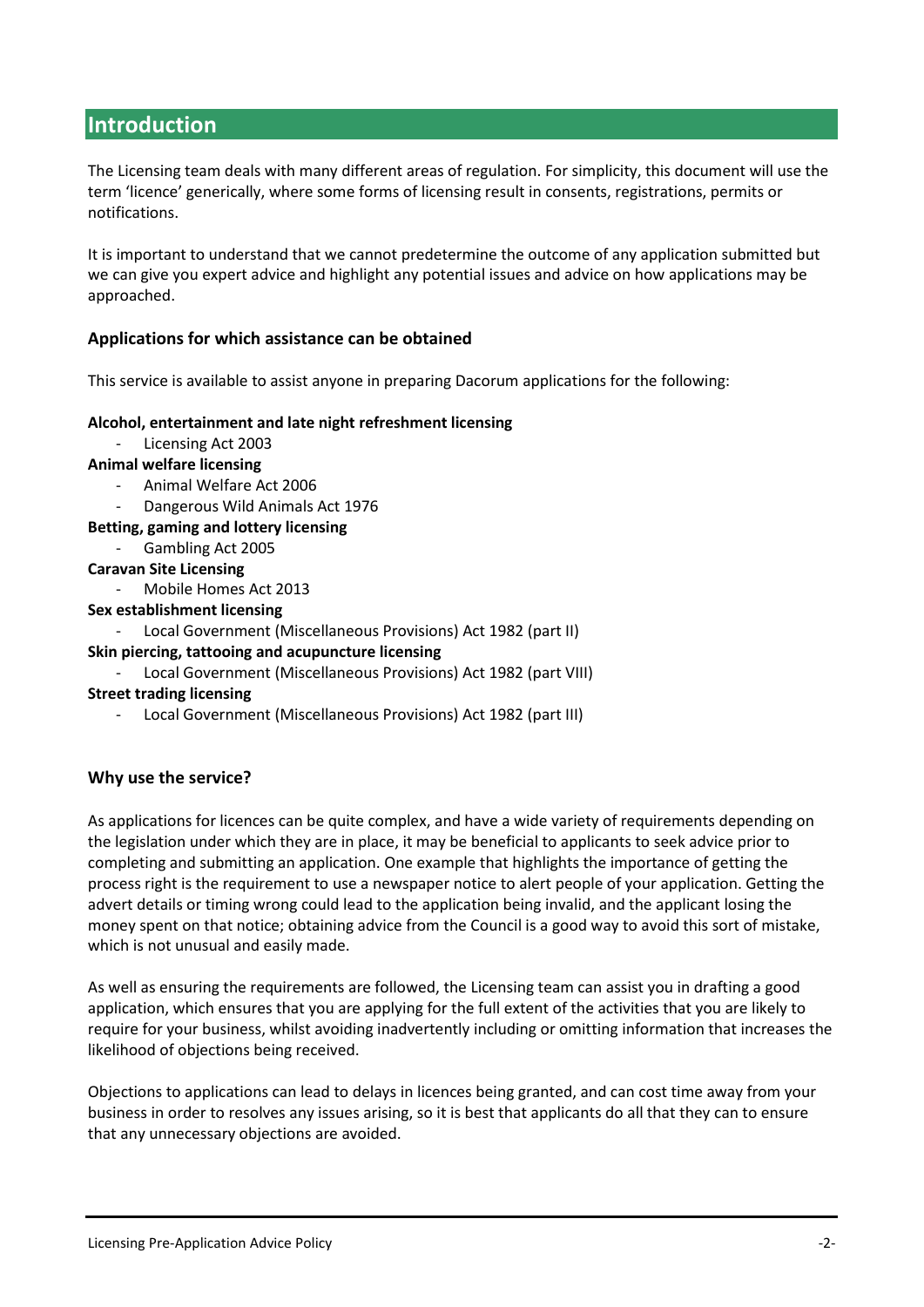#### <span id="page-3-0"></span>**What does the service provide?**

The Licensing team is happy to assist all potential applicants with general advice, the pre-application service is there to assist at a point when you have decided that you are likely to make an application, and would like support in regards to the specific details of your application.

- We will assist you to complete application forms and associated documents
- We will provide advice in line with the Council's relevant adopted policy
- We will advise you regarding the role of Responsible Authorities and undertake basic enquiries on your behalf if required
- We can highlight to you particular issues you may need to consider for your specific application
- Advice will be provided on how to draw up any required plans
- Advice regarding advertising your application and we will provide you with any notices that are required to be displayed at your premises (also available to customers not using this service)
- We will provide basic advice regarding areas on which you should consider staff training when relevant
- Advice on the process and what to expect

• Advice is given verbally, and no written feedback will be provided as standard, although it is possible that officers may send links to further information and documents by email should this be beneficial

## <span id="page-3-1"></span>**Booking an appointment**

You can book an appointment emailing us at [licensing@dacorum.gov.uk](mailto:licensing@dacorum.gov.uk) or by completing an online form at [www.dacorum.gov.uk/licensing](http://www.dacorum.gov.uk/licensing)

## <span id="page-3-2"></span>**What information should I have available for a pre-application appointment**

It is helpful if applicants bring any relevant document with them, together with either a draft of their application, or comprehensive notes regarding the details of the activity that they wish to license, including details of the setting with a plan if possible/available. It is worthwhile spending some time looking at the guidance and forms on our website prior to attending an appointment, as this will help the appointment run smoothly, and as a result the time will be more useful for you.

## <span id="page-3-3"></span>**What happens to my request for pre-application advice?**

We will acknowledge receipt of the request for pre-application advice by letter or email, review the information submitted and request further information and/or additional payment of fee within 5 working days. In circumstances where insufficient information is provided to enable a quality response to be made or where an insufficient fee payment is received, no further action will be taken with the processing of the enquiry until the requisite information and/or fee is provided.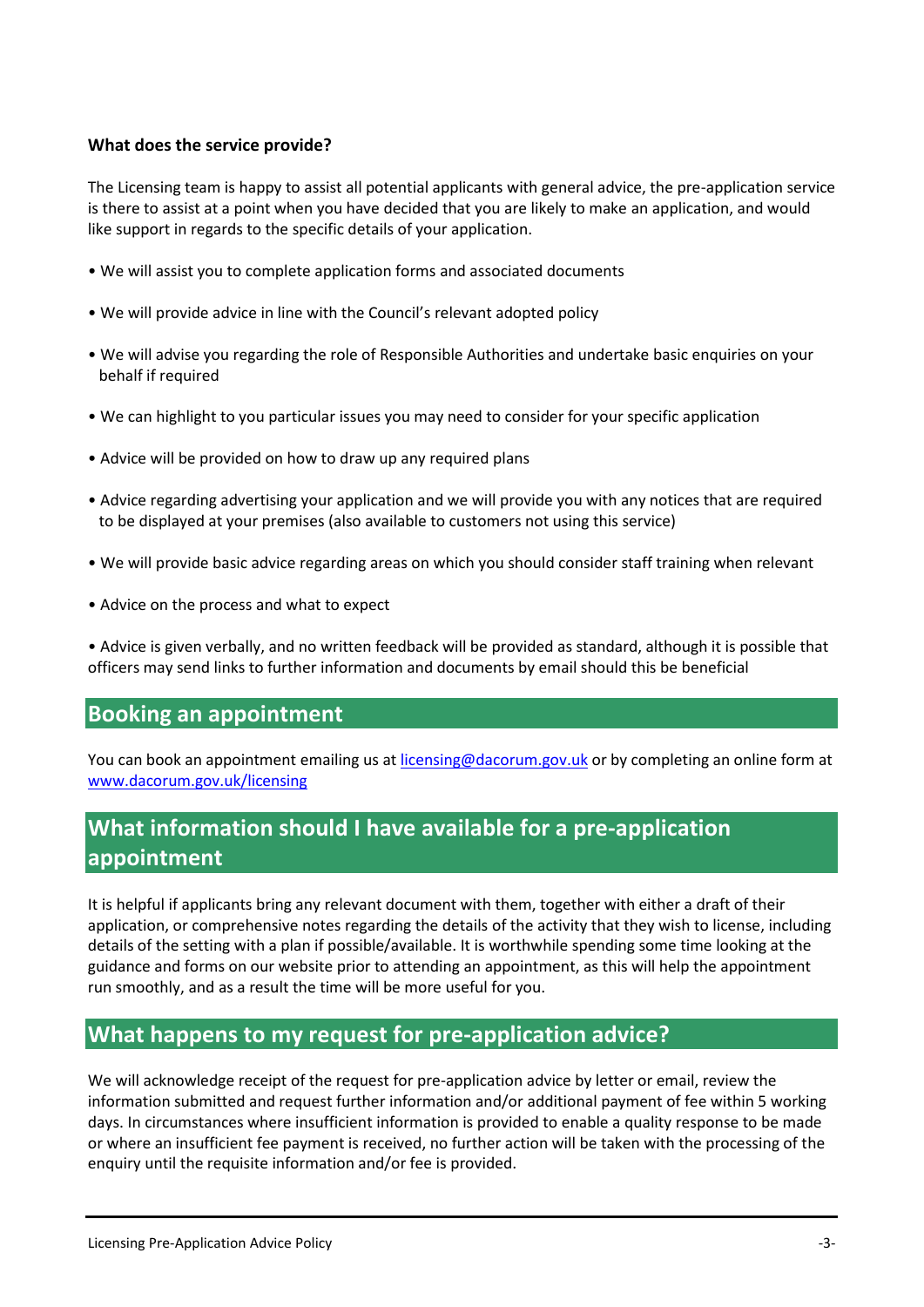## <span id="page-4-0"></span>**Fees for pre-application advice**

Fees are set annually according to the current cost of officer time. The current fee can be found on our website a[t http://www.dacorum.gov.uk/home/environment-street-care/licensing/licensing-fees-charges](http://www.dacorum.gov.uk/home/environment-street-care/licensing/licensing-fees-charges) The fee is per hour or part hour and is the same irrespective of what application is being considered.

We will provide advice free of charge for licences that have no fee, or are exempt of the normal fee.

Payment of fees by credit or debit card will be required through the online submission form (found on the Licensing pre-application advice web page). Alternatively, should you submit your request other than by the online form, you can pay by calling the Licensing team via 01442 228000. When making this payment please make clear it relates to pre-application advice, the type of application and the relevant address.

#### Fees charged:

A pre-application appointment at the Council offices or over the phone will be charged at the rate for 1 hour.

A pre-application appointment taking place on site will be charged at the rate for 2 hours.

Any subsequent charges required in the event of any subsequent meetings etc., as deemed appropriate or necessary, will be dealt with at the appropriate time.

## <span id="page-4-1"></span>**Advice from other departments/external bodies**

There are other departments and external bodies which you may wish to consult with about your proposal, some of which may have their own pre-application charges. This will depend on the application that you are making, our webpages for each type of licence will give you some further information.

### <span id="page-4-2"></span>**Are applications for pre-application advice confidential?**

Please be aware that Dacorum Borough Council is subject to requirements under the Freedom of Information Act 2000 and Environmental Information Regulations 2004. Where the Council receives a request to disclose any information in relation to this discussion, it will notify and consult with you concerning its possible release. However, the Council reserves the right, to disclose any such information it deems appropriate and shall be responsible for determining at its absolute discretion whether the information is exempt from disclosure in accordance with the FOIA or EIR.

#### <span id="page-4-3"></span>**Disclaimer**

Advice will be provided to you by one of an experienced team of officers. The advice given will not include that of any responsible authorities. Responsible authorities and any other persons have a legal right to make representations in respect of a licence application, this may include the licensing authority and if this is the case a different and independent officer from the team will be responsible for performing this function. If the licensing authority receives representations the discretion of the licensing sub-committee will be engaged to determine the application according to its own merits. You should be aware that the Council's officers are unable to provide any guarantees regarding decisions on applications. A decision cannot be made until an application has been formally submitted and a statutory consultation has been undertaken. The officer that provides pre-application advice will not be the same officer that considers the application.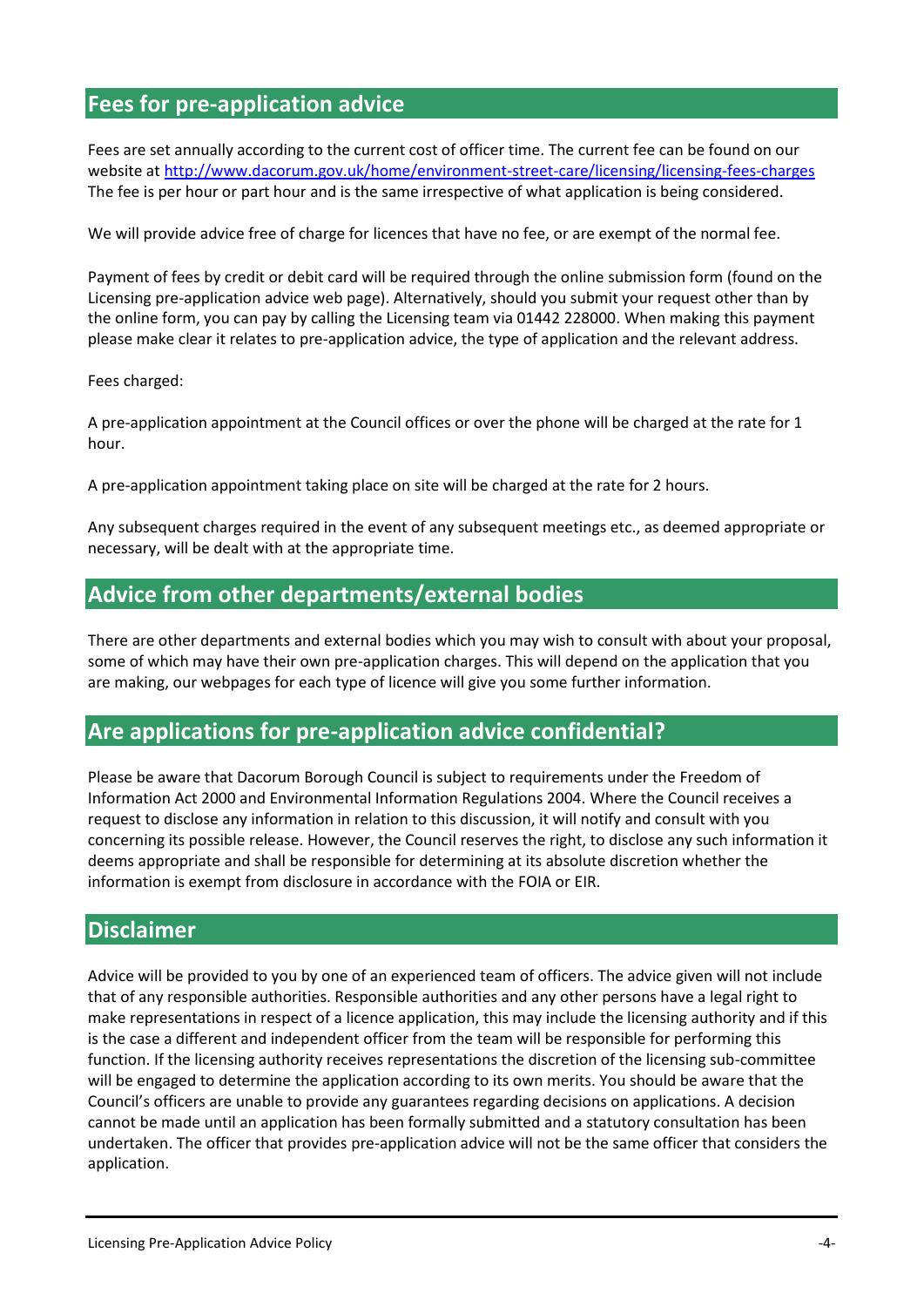# <span id="page-5-0"></span>**Annex A – Contact details**

For information on this statement of licensing policy, or for informal advice on making an application or whether a particular activity is likely to require authorisation, please contact:

**Licensing Dacorum Borough Council The Forum Marlowes Hemel Hempstead HP1 1DN**

Email: **[licensing@dacorum.gov.uk](mailto:licensing@dacorum.gov.uk)** Web: **[www.dacorum.gov.uk/licensing](http://www.dacorum.gov.uk/licensing)**

Many application forms for licences are available from our website, at **[www.dacorum.gov.uk/licensing](http://www.dacorum.gov.uk/licensing)**